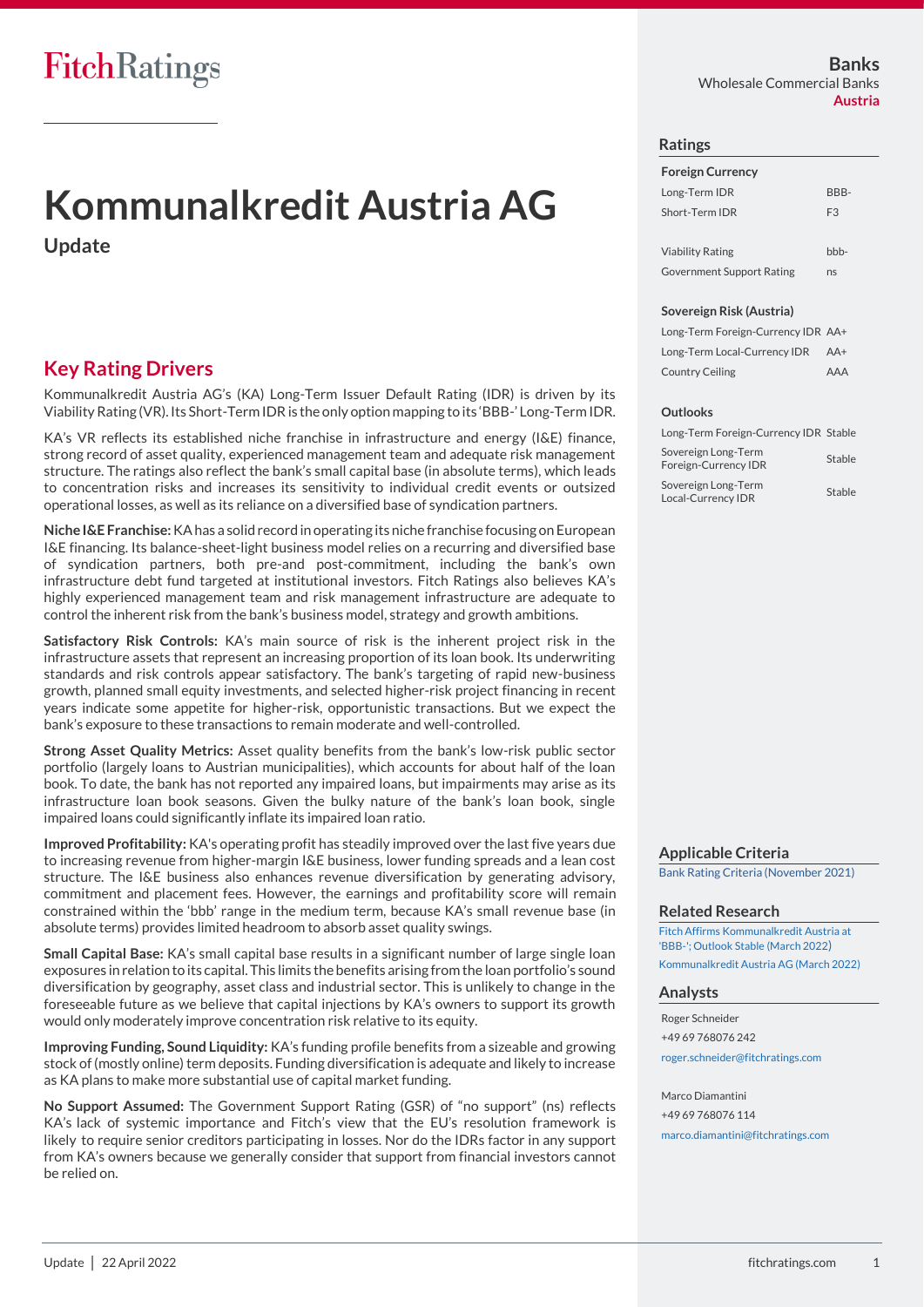## **Rating Sensitivities**

#### **Factors that could, individually or collectively, lead to negative rating action/downgrade**

We could downgrade the ratings if the bank incurs multiple defaults in its project finance portfolio or if it loosens its limits and underwriting standards to enable further opportunistic lending to higher-risk types of projects, more aggressive project-financing structures or junior financing.

We could also downgrade the ratings if aggressive risk-weighted assets (RWAs) growth without matching capital increases results in increasing use of KA's large exposure limit. A downgrade could also result from a significant deterioration in the bank's ability to syndicate its lending commitments to a sizeable pool of external investors.

#### **Factors that could, individually or collectively, lead to positive rating action/upgrade**

An upgrade of the IDR and the VR is highly unlikely in the medium term and would require a major reduction in singlename concentration. This would necessitate a very substantial growth of KA's capital base, for instance through a large capital injection from the owners.

## **Other Debt and Issuer Ratings**

| <b>Rating Level</b>         | Rating |
|-----------------------------|--------|
| Senior preferred: Long-Term | BBB-   |
| Source: Fitch Ratings       |        |

KA's long-term senior preferred (SP) debt rating is aligned with its Long-Term IDR. This reflects Fitch's expectation that KA will not be subject to a minimum requirement for own funds and eligible liabilities, and that the bank will not build and maintain buffers of junior and senior non-preferred debt sustainably in excess of 10% of its RWAs.

#### **Factors that could, individually or collectively, lead to negative rating action/downgrade**

The SP notes' rating would be downgraded if KA's Long-Term IDR was downgraded.

#### **Factors that could, individually or collectively, lead to positive rating action/upgrade**

The SP notes' rating would be upgraded if KA's Long-Term IDR was upgraded.

## **Significant Changes**

#### **Issuer Level**

#### **Solid 2021 Results Enabled by Clearly Defined Niche Strategy and Agile Business Approach**

KA benefited in 2021 from unabated demand for digital infrastructure and renewable energy financing projects despite the pandemic. New business increased by 77% to EUR2.1 billion, of which EUR1.9 billion in I&E, mainly in Spain, France and the UK, and EUR0.2 billion in Austrian public finance. Total assets remained practically unchanged at EUR4.4 billion owing to repayments, in particular in the bank's legacy public finance portfolio, and placements. The volume of transactions syndicated to insurance companies, asset managers and banks increased by 18% to EUR0.7 billion. In addition, KA continued to place assets with its EUR354 million debt fund platform.

KA's strong business growth lays a solid foundation for its future net interestincome (NII) and fee income. In 2021, its NII improved by 2% to EUR79 million and its fee income by 3% to EUR29 million. New business margins increased significantly owing to KA's ability to structure complex I&E transactions. The bank also benefited from EUR15 million valuation gains and income from debt repurchase as part of its interest rate and liquidity management.

The 15% rise in personnel expenses in 2021 reflects hires to address KA's growth ambitions and staff turnover. Nonstaff expenses remained broadly stable despite continued IT infrastructure investments. We expect KA to maintain its lean cost structure that adequately mitigates the limited economies of scale inherent in its small size.

Owing to a 40% rise in its operating profit, KA's operating profit/RWAs ratio in 2021 compared well with those of its peers. We expect the bank to maintain robust profitability owing to its focused and specialist business model.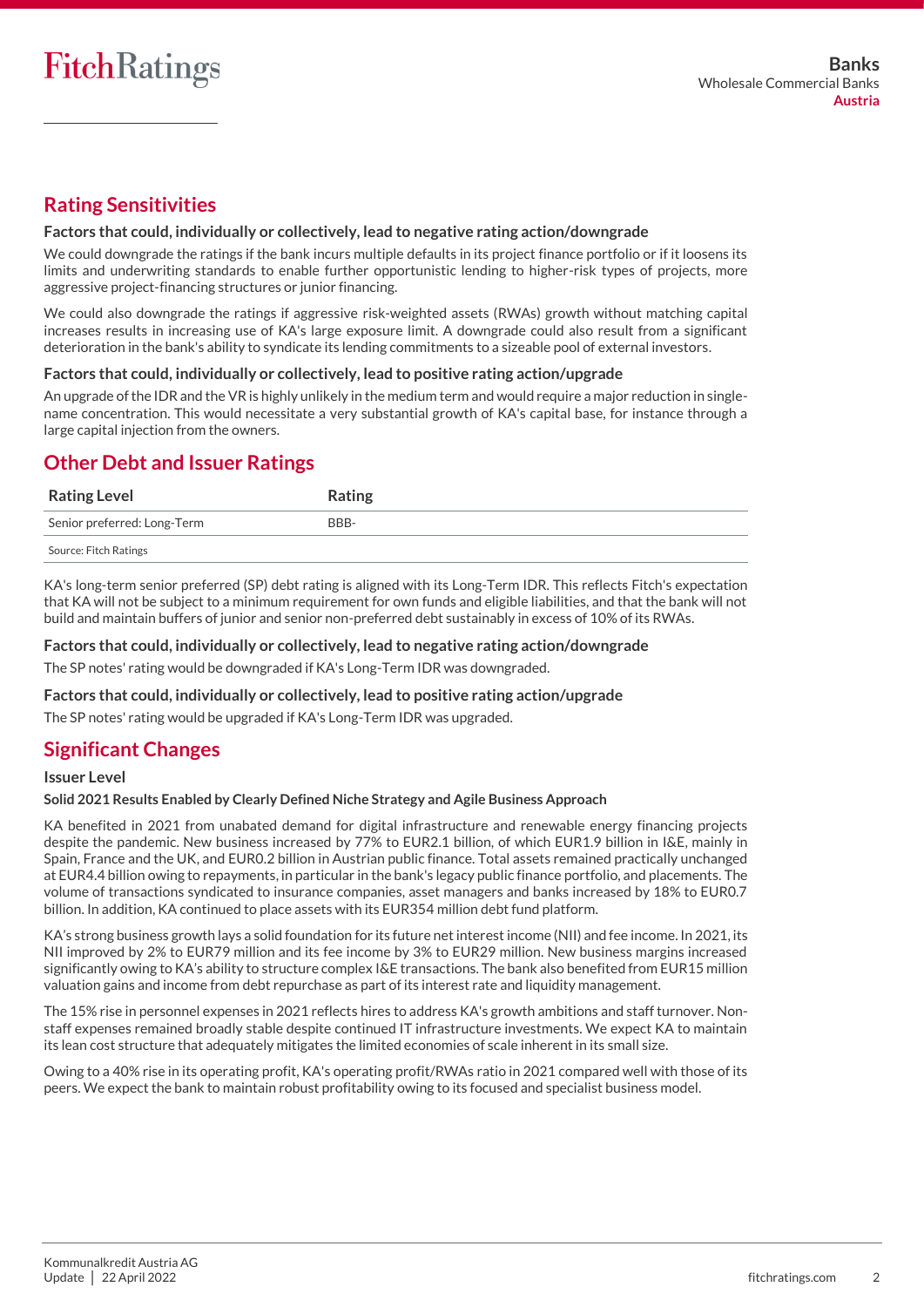

#### **2021 Financial Metrics Support KA's Ratings**

Similar to previous years, KA did not incur any losses on its loan book in 2021. About two-thirds of its exposure was investment-grade at end-2021 and its direct exposure to Russia is immaterial. As a high share of the loan book is fairly new, we believe impairments are more likely to materialise once loans season. However, we expect KA's disciplined underwriting to maintain its impaired loans ratio at a very low level.

KA's common equity Tier 1 (CET1) ratio declined moderately as RWAs growth of almost 20% outpaced capital generation due to the gradual substitution of the bank's legacy public finance with higher risk-weighted I&E loans. The bank raised EUR63 million in AT1 notes in 2021 to support future loan growth. Its capital base is small in absolute terms, but its capital ratios exceed management's targets and are comfortably above regulatory requirements.

In 2021, KA diversified its funding structure by issuing a EUR300 million SP bond and a EUR250 million public-sector covered bond to European investors. The latter replaced a EUR300 million social covered bond repaid in 2021. It also issued EUR100 million senior preferred and covered bonds as private placement. The bank increased its online retail deposits by only 6.5%, a significantly lower growth rate compared to previous years, to EUR901 million and reduced wholesale deposits by 17% to EUR799 million owing to its large liquidity surplus.

#### **Sector Level**

#### **War in Ukraine Dents Europe's Economic Recovery, but I&E Sector is Resilient**

Fitch expects most European economies to remain exposed to high energy prices and supply-chain disruptions in 2022. Several corporate sectors are particularly exposed to second-round effects from slowing economic growth. This could result in a deterioration of banks' asset quality, particularly in Central and Eastern Europe.

Nevertheless, we believe investment activities in the European I&E sector, especially in renewable energies, will be largely immune to potential recessionary developments and could even be boosted by the need to rapidly lower some European countries' reliance on energy imports from Russia.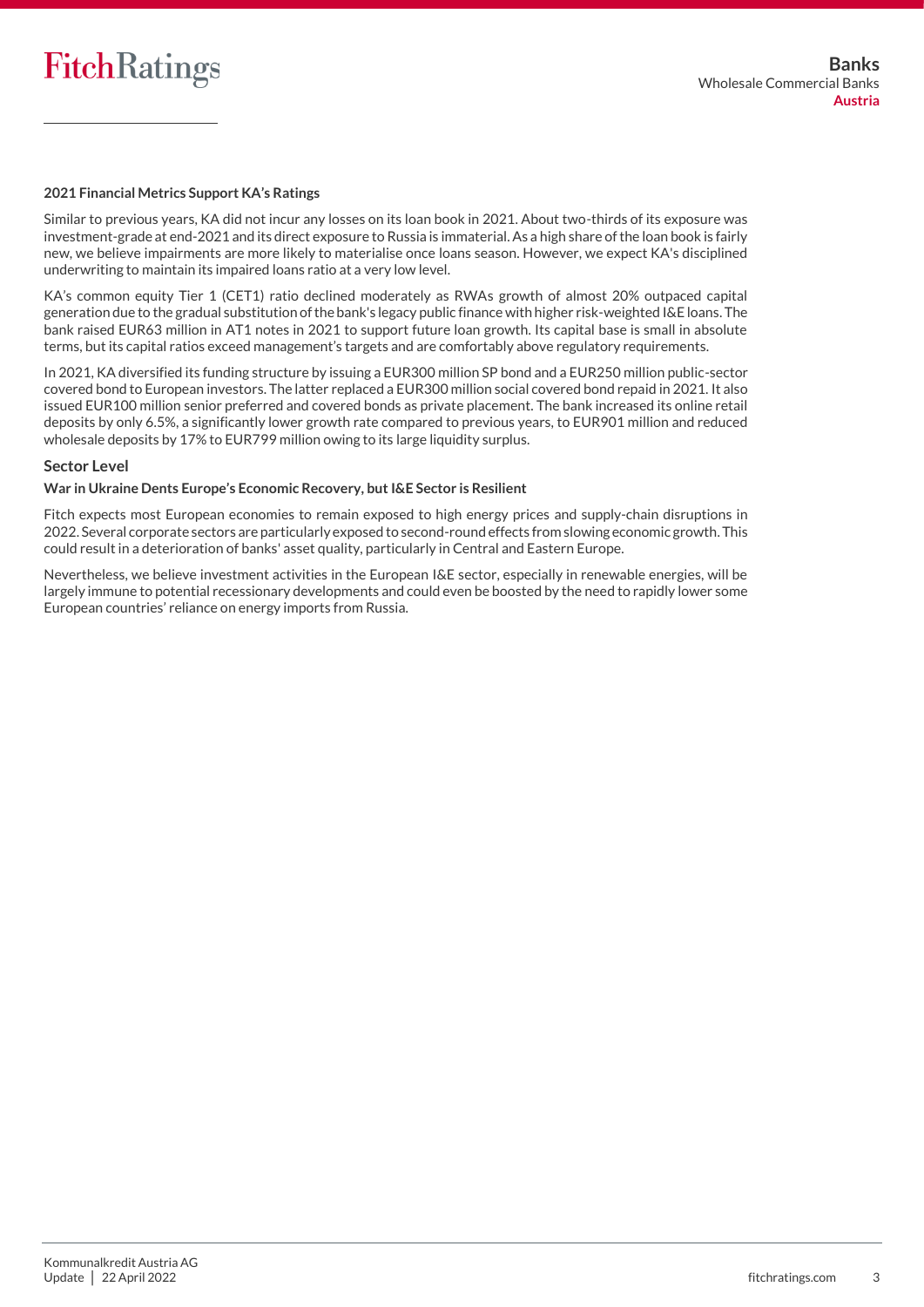## **Rating Navigator**

| Kommunalkredit Austria AG<br><b>ESG Relevance:</b> |                          |                            |                        |                         |                             |                                      |                                  |                                |                     |                              | <b>Banks</b><br><b>Ratings Navigator</b> |
|----------------------------------------------------|--------------------------|----------------------------|------------------------|-------------------------|-----------------------------|--------------------------------------|----------------------------------|--------------------------------|---------------------|------------------------------|------------------------------------------|
|                                                    |                          |                            |                        |                         |                             | <b>Financial Profile</b>             |                                  |                                |                     |                              |                                          |
|                                                    | Environment<br>Operating | Business<br>Profile<br>20% | Profile<br>Risk<br>10% | Quality<br>Asset<br>20% | Earnings &<br>Profitability | Capitalis atio<br>Leverage<br>త<br>c | త<br>Liquidity<br>Funding<br>10% | Implied<br>Viability<br>Rating | Viability<br>Rating | Support Rating<br>Government | Default<br>Rating<br>Issuer              |
| aaa                                                |                          |                            |                        |                         | 15%                         | 25%                                  |                                  | aaa                            | aaa                 | aaa                          | <b>AAA</b>                               |
| $aa+$                                              |                          |                            |                        |                         |                             |                                      |                                  | $aa+$                          | $aa +$              | $aa+$                        | AA+                                      |
| aa                                                 |                          |                            |                        |                         |                             |                                      |                                  | aa                             | aa                  | aa                           | AA                                       |
|                                                    |                          |                            |                        |                         |                             |                                      |                                  | $aa-$                          | aa-                 | $aa-$                        | AA-                                      |
| aa-<br>$a +$                                       |                          |                            |                        |                         |                             |                                      |                                  | $a +$                          | $a+$                | $a +$                        | $A+$                                     |
| a                                                  |                          |                            |                        |                         |                             |                                      |                                  | a                              | a                   | a                            | А                                        |
|                                                    |                          |                            |                        |                         |                             |                                      |                                  | $a-$                           | a-                  | a-                           | А-                                       |
| $a-$<br>$bbb+$                                     |                          |                            |                        |                         |                             |                                      |                                  | $bbb+$                         | $bbb+$              | bbb+                         | BBB+                                     |
| bbb                                                |                          |                            |                        |                         |                             |                                      |                                  | bbb                            | bbb                 | bbb                          | <b>BBB</b>                               |
| bbb-                                               |                          |                            |                        |                         |                             |                                      |                                  | bbb-                           | bbb-                | bbb-                         | <b>BBB-Sta</b>                           |
| $bb+$                                              |                          |                            |                        |                         |                             |                                      |                                  | $bb+$                          | $bb+$               | bb+                          | $BB+$                                    |
| bb                                                 |                          |                            |                        |                         |                             |                                      |                                  | bb                             | bb                  | bb                           | <b>BB</b>                                |
| bb-                                                |                          |                            |                        |                         |                             |                                      |                                  | bb-                            | bb-                 | bb-                          | BB-                                      |
| $\overline{b+}$                                    |                          |                            |                        |                         |                             |                                      |                                  | $b+$                           | $b+$                | $b+$                         | $B +$                                    |
| b                                                  |                          |                            |                        |                         |                             |                                      |                                  | $\mathbf b$                    | b                   | þ                            | B                                        |
| b-                                                 |                          |                            |                        |                         |                             |                                      |                                  | $b -$                          | b-                  | $b -$                        | $B -$                                    |
| $cc +$                                             |                          |                            |                        |                         |                             |                                      |                                  | cc <sub>c</sub>                | $ccc +$             | cc <sub>ct</sub>             | CCC+                                     |
| ccc                                                |                          |                            |                        |                         |                             |                                      |                                  | ccc                            | ccc                 | ccc                          | CCC                                      |
| ccc-                                               |                          |                            |                        |                         |                             |                                      |                                  | ccc-                           | ccc-                | ccc-                         | CCC-                                     |
| cc                                                 |                          |                            |                        |                         |                             |                                      |                                  | cc                             | cc                  | cс                           | <b>CC</b>                                |
| c                                                  |                          |                            |                        |                         |                             |                                      |                                  | c                              | c                   | c                            | c                                        |
| $\overline{\mathsf{f}}$                            |                          |                            |                        |                         |                             |                                      |                                  | f                              | $\mathbf f$         | ns                           | D or RD                                  |

The Key Rating Driver (KRD) weightings used to determine the implied VR are shown as percentages at the top. In cases where the implied VR is adjusted upwards or downwards to arrive at the VR, the KRD associated with the adjustment reason is highlighted in red. The shaded areas indicate the benchmark-implied scores for each KRD.

## **VR - Key Rating Drivers Adjustments**

The Operating Environment score of 'a+' has been assigned below the 'aa' category implied score due to the following adjustment reason: international operations (negative).

The Business Profile score of 'bbb-' has been assigned above the 'bb' category implied score due to the following adjustment reason: strategy and execution (positive).

The Asset Quality score of 'bbb' has been assigned below the 'aa' category implied score due to the following adjustment reason: concentrations (negative).

The Capitalisation and Leverage score of 'bb+' has been assigned below the 'aa' category implied score due to the following adjustment reason: size (negative).

The Funding and Liquidity score of 'bbb-' has been assigned above the 'b' category implied score due to the following adjustment reason: historical and future metrics (positive).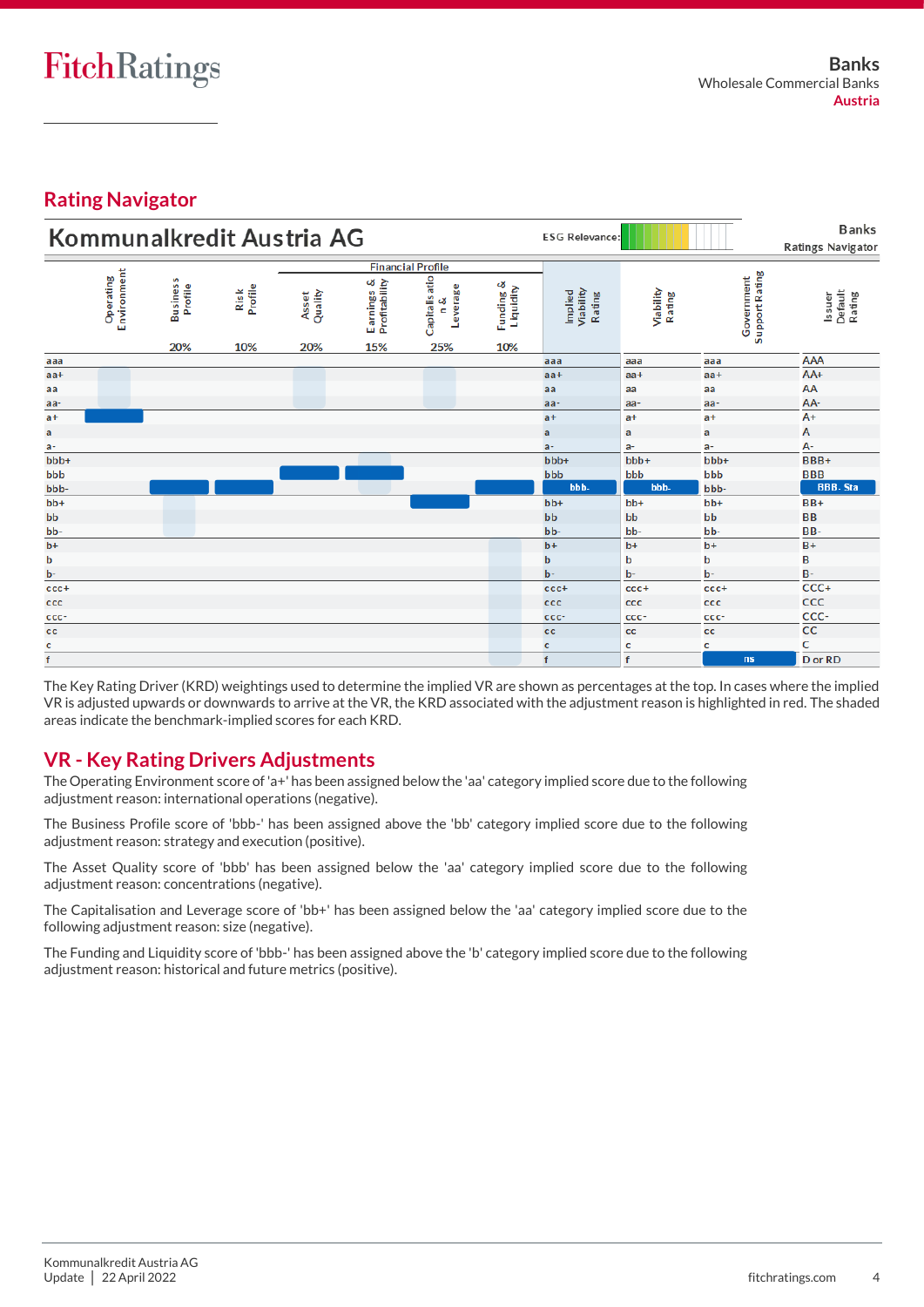## **Financials**

| <b>Summary Financials and Key Ratios</b>   |                 |                                       |                                                                                                     |                 |                 |
|--------------------------------------------|-----------------|---------------------------------------|-----------------------------------------------------------------------------------------------------|-----------------|-----------------|
|                                            |                 | 31 Dec 2021                           | 31 Dec 2020                                                                                         | 31 Dec 2019     | 31 Dec 2018     |
|                                            | <b>Year End</b> | <b>Year End</b>                       | <b>Year End</b>                                                                                     | <b>Year End</b> | <b>Year End</b> |
|                                            | <b>USDm</b>     | <b>EURm</b>                           | <b>EURm</b>                                                                                         | <b>EURm</b>     | <b>EURm</b>     |
|                                            | Audited -       |                                       | Unqualified Audited - Unqualified Audited - Unqualified Audited - Unqualified Audited - Unqualified |                 |                 |
| <b>Summary Income Statement</b>            |                 |                                       |                                                                                                     |                 |                 |
| Net interest and dividend income           | 89              | 79.0                                  | 77.1                                                                                                | 58.6            | 52.7            |
| Net fees and commissions                   | 33              | 29.4                                  | 28.5                                                                                                | 24.9            | 18.5            |
| Other operating income                     | 27              | 24.3                                  | 1.8                                                                                                 | 2.6             | 21.3            |
| Total operating income                     | 150             | 132.7                                 | 107.4                                                                                               | 86.1            | 92.5            |
| Operating costs                            | 74              | 65.4                                  | 59.2                                                                                                | 56.3            | 56.7            |
| Pre-impairment operating profit            | 76              | 67.3                                  | 48.2                                                                                                | 29.8            | 35.8            |
| Loan and other impairment charges          | $\mathbf{0}$    | 0.2                                   | 0.2                                                                                                 | 2.5             | 0.7             |
| Operating profit                           | 76              | 67.1                                  | 48.0                                                                                                | 27.3            | 35.1            |
| Other non-operating items (net)            | n.a.            | n.a.                                  | n.a.                                                                                                | n.a.            | $-2.5$          |
| Tax                                        | 21              | 18.2                                  | 11.6                                                                                                | $-2.3$          | 18.3            |
| Net income                                 | 55              | 48.9                                  | 36.4                                                                                                | 29.6            | 14.3            |
| Other comprehensive income                 | $-11$           | $-10.0$                               | $-20.2$                                                                                             | $-1.1$          | $-4.5$          |
| Fitch comprehensive income                 | 44              | 38.9                                  | 16.2                                                                                                | 28.5            | 9.8             |
| <b>Summary Balance Sheet</b>               |                 |                                       |                                                                                                     |                 |                 |
| Assets                                     |                 |                                       |                                                                                                     |                 |                 |
| Gross Ioans                                | 2,944           | 2,602.9                               | 2,427.7                                                                                             | 2,689.4         | 2,448.3         |
| - of which impaired                        | 0               | 0.0                                   | 0.0                                                                                                 | 0.0             | 0.0             |
| Loan loss allowances                       | 5               | 4.4                                   | 4.3                                                                                                 | 4.6             | 1.0             |
| Net loans                                  | 2,939           | 2,598.5                               | 2,423.4                                                                                             | 2,684.8         | 2,447.3         |
| Interbank                                  | 146             | 129.3                                 | 152.7                                                                                               | 105.5           | 28.8            |
| Derivatives                                | 147             | 129.6                                 | 140.3                                                                                               | 188.3           | 221.7           |
| Other securities and earning assets        | 1,126           | 995.9                                 | 863.0                                                                                               | 817.2           | 891.0           |
| Total earning assets                       | 4,358           | 3,853.3                               | 3,579.4                                                                                             | 3,795.8         | 3,588.8         |
| Cash and due from banks                    | 615             | 543.4                                 | 808.6                                                                                               | 462.6           | 314.4           |
| Other assets                               | 35              | 31.2                                  | 35.2                                                                                                | 46.9            | 38.6            |
| <b>Total assets</b>                        | 5,008           | 4,427.9                               | 4,423.2                                                                                             | 4,305.3         | 3,941.8         |
| Liabilities                                |                 |                                       |                                                                                                     |                 |                 |
| Customer deposits                          | 1,934           | 1,710.2                               | 1,772.7                                                                                             | 1,393.0         | 1,002.5         |
| Interbank and other short-term funding     | 544             | 480.8                                 | 520.3                                                                                               | 487.2           | 495.6           |
| Other long-term funding                    | 1,789           | 1,581.8                               | 1,509.1                                                                                             | 1,824.6         | 1,919.2         |
| Trading liabilities and derivatives        | 191             | 168.9                                 | 223.0                                                                                               | 219.5           | 201.0           |
| Total funding and derivatives              | 4,458           | 3,941.7                               | 4,025.1                                                                                             | 3,924.3         | 3,618.3         |
| Other liabilities                          | 55              | 48.5                                  | 38.7                                                                                                | 37.8            | 28.7            |
| Preference shares and hybrid capital       | 70              | 62.2                                  | n.a.                                                                                                | n.a.            | n.a.            |
| <b>Total equity</b>                        | 425             | 375.5                                 | 359.4                                                                                               | 343.2           | 294.8           |
| Total liabilities and equity               | 5,008           | 4,427.9                               | 4,423.2                                                                                             | 4,305.3         | 3,941.8         |
| Exchange rate                              |                 | USD1 = EUR0.884173 USD1 = EUR0.821963 |                                                                                                     |                 |                 |
| Source: Fitch Ratings, Fitch Solutions, KA |                 |                                       |                                                                                                     |                 |                 |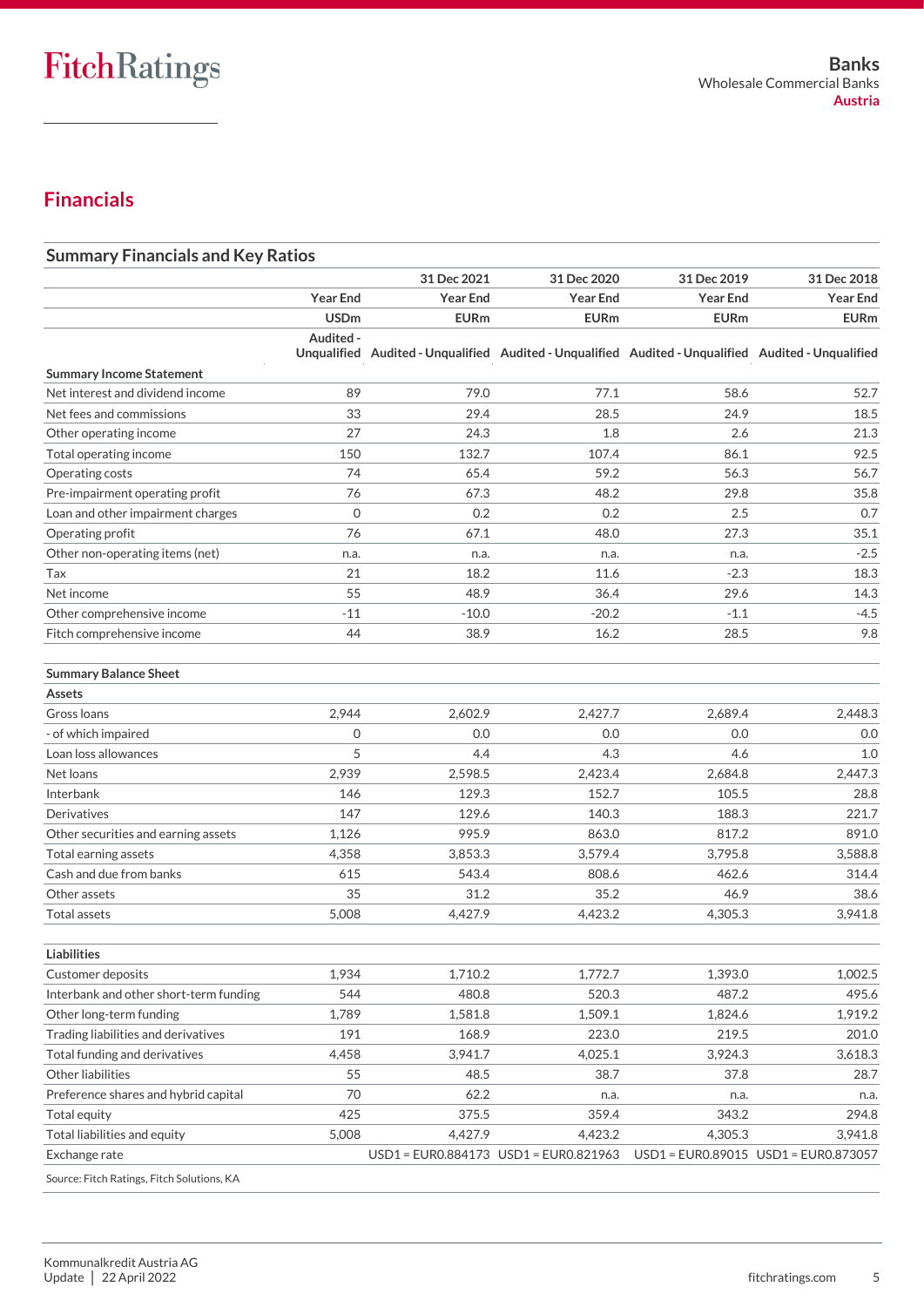### **Summary Financials and Key Ratios**

|                                              | 31 Dec 2021 | 31 Dec 2020 | 31 Dec 2019 | 31 Dec 2018 |
|----------------------------------------------|-------------|-------------|-------------|-------------|
| Ratios (annualised as appropriate)           |             |             |             |             |
| Profitability                                |             |             |             |             |
| Operating profit/risk-weighted assets        | 3.3         | 2.8         | 1.6         | 2.6         |
| Net interest income/average earning assets   | 2.1         | 2.1         | 1.6         | 1.6         |
| Non-interest expense/gross revenue           | 50.0        | 55.1        | 65.4        | 61.3        |
| Net income/average equity                    | 13.3        | 10.4        | 9.2         | 5.0         |
| <b>Asset quality</b>                         |             |             |             |             |
| Impaired loans ratio                         | 0.0         | 0.0         | 0.0         | 0.0         |
| Growth in gross loans                        | 7.2         | $-9.7$      | 9.9         | 10.0        |
| Loan impairment charges/average gross loans  | 0.0         | 0.0         | 0.1         | 0.0         |
| Capitalisation                               |             |             |             |             |
| Common equity Tier 1 ratio                   | 17.0        | 20.0        | 18.4        | 19.9        |
| Tangible common equity/tangible assets       | 8.5         | 8.0         | 7.6         | 7.1         |
| Net impaired loans/common equity Tier 1      | $-1.3$      | $-1.3$      | $-1.5$      | $-0.4$      |
| <b>Funding and liquidity</b>                 |             |             |             |             |
| Gross loans/customer deposits                | 152.2       | 137.0       | 193.1       | 244.2       |
| Liquidity coverage ratio                     | 735.0       | 420.6       | 765.5       | 453.7       |
| Customer deposits / total non-equity funding | 44.6        | 46.6        | 37.6        | 29.3        |
| Net stable funding ratio                     | 122.0       | 117.5       | 111.9       | 104.7       |
| Source: Fitch Ratings, Fitch Solutions, KA   |             |             |             |             |

Source: Fitch Ratings, Fitch Solutions, KA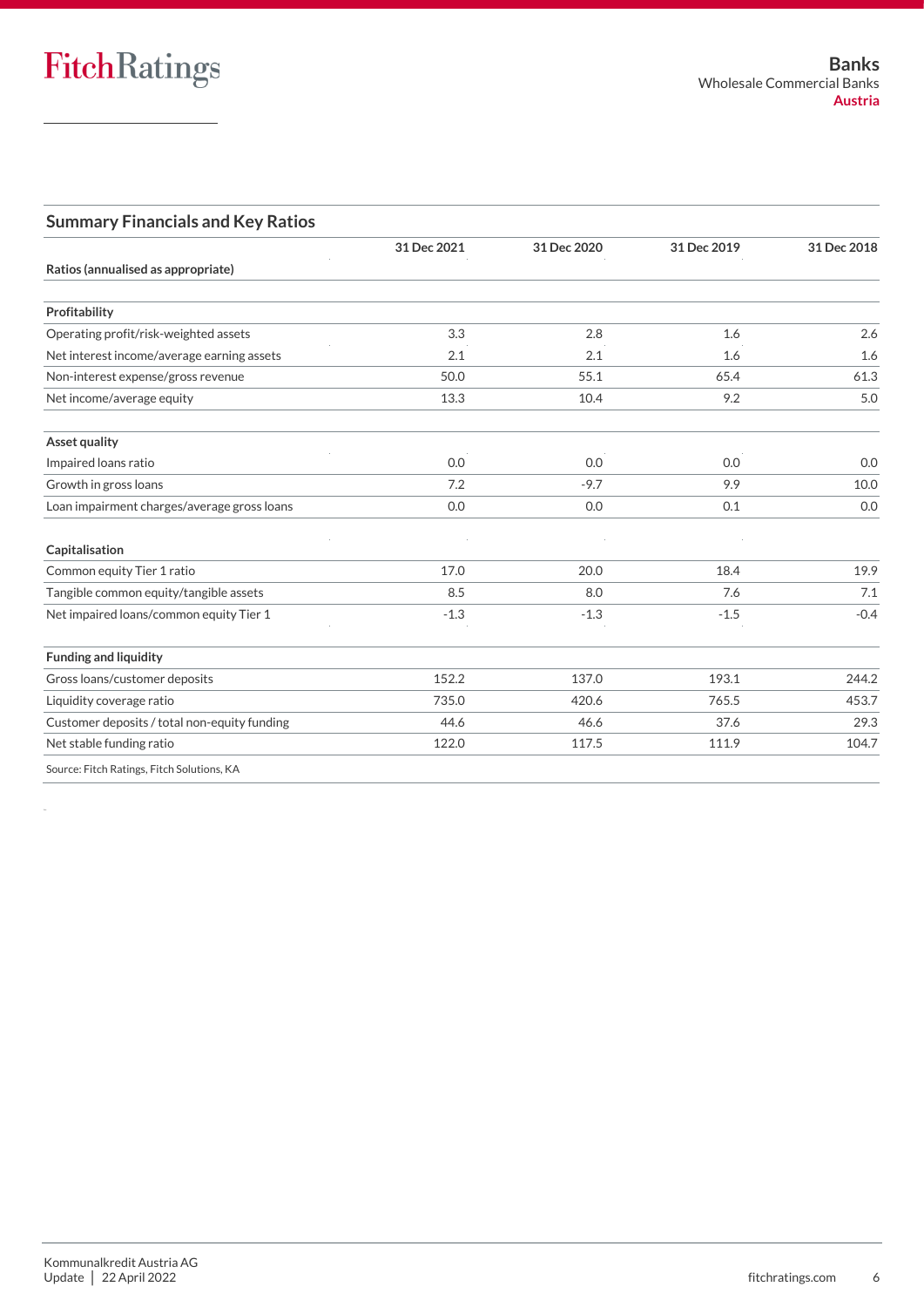## FitchRatings

## **Support Assessment**

| <b>Commercial Banks: Government Support</b>                                   |                |  |  |  |  |
|-------------------------------------------------------------------------------|----------------|--|--|--|--|
| Typical D-S IB GSR for sovereign's rating level<br>(assuming high propensity) | $A+$ to $A-$   |  |  |  |  |
| <b>Actual jurisdiction D-SIB GSR</b>                                          | ns             |  |  |  |  |
| <b>Government Support Rating</b>                                              | ns             |  |  |  |  |
|                                                                               |                |  |  |  |  |
| Government ability to support D-SIBs                                          |                |  |  |  |  |
| Sovereign Rating                                                              | AA+/Stable     |  |  |  |  |
| Size of banking system                                                        | <b>Neutral</b> |  |  |  |  |
| Structure of banking system                                                   | <b>Neutral</b> |  |  |  |  |
| Sovereign financial flexibility (for rating level)                            | <b>Neutral</b> |  |  |  |  |
|                                                                               |                |  |  |  |  |
| Government propensity to support D-SIBs                                       |                |  |  |  |  |
| Resolution legislation                                                        | Negative       |  |  |  |  |
| Support stance                                                                | Neutral        |  |  |  |  |
|                                                                               |                |  |  |  |  |
| Government propensity to support bank                                         |                |  |  |  |  |
| Systemic importance                                                           | Negative       |  |  |  |  |
| Liability structure<br>Negative                                               |                |  |  |  |  |
| Negative<br>Owners hip                                                        |                |  |  |  |  |

The colours indicate the weighting of each KRD in the assessment.

Higher influence Moderate influence Lower influence Г

The Government Support Rating reflects KA's lack of systemic importance and our view that the EU's resolution framework is likely to require senior creditors participating in losses, if necessary, instead or ahead of a bank receiving sovereign support. The IDRs do not factor in any support from KA's owners either, because Fitch generally considers that support from financial investors, while possible, cannot be relied on.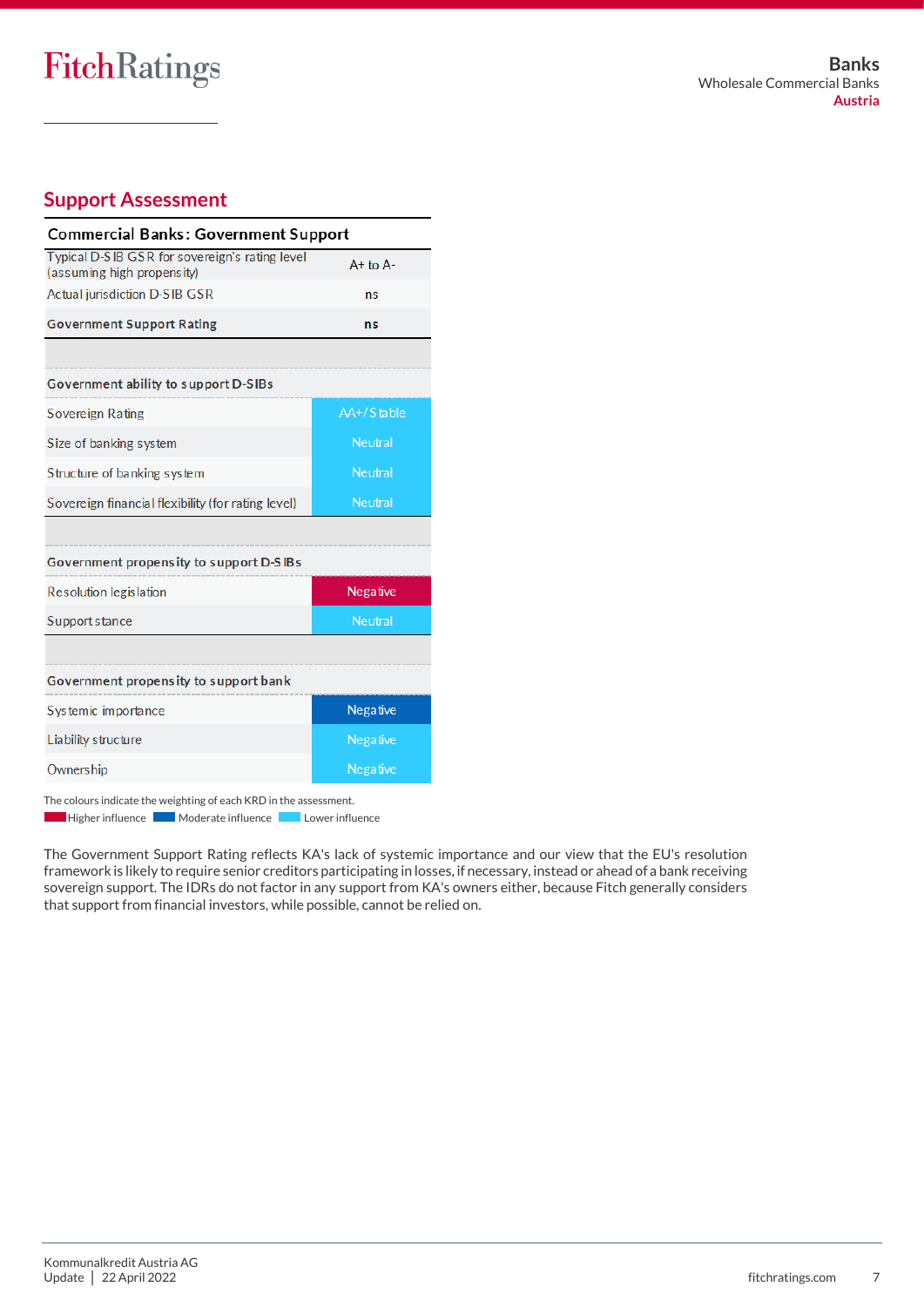## **Environmental, Social and Governance Considerations**

#### Overall ESG



|                | How relevant are E, 5 and G issues to the overall credit rating?                                                                                                                                    |
|----------------|-----------------------------------------------------------------------------------------------------------------------------------------------------------------------------------------------------|
| 5              | Highly relevant, a key rating driver that has a significant impact on the<br>rating on an individual basis. Equivalent to "higher" relative importance<br>within Navigator.                         |
| 4              | Relevant to rating, not a key rating driver but has an impact on the rating<br>in combination with other factors. Equivalent to "moderate" relative<br>importance within Navigator.                 |
| 3              | Minimally relevant to rating, either very low impact or actively managed<br>in a way that results in no impact on the entity rating. Equivalent to<br>"lower" relative importance within Navigator. |
| $\overline{2}$ | Irrelevant to the entity rating but relevant to the sector.                                                                                                                                         |
| $\mathbf{1}$   | Irrelevant to the entity rating and irrelevant to the sector.                                                                                                                                       |

#### Environmental (E)

| <b>General Issues</b>                                         | Score Impact | <b>Sector-Specific Issues</b>                                                                                                                            | Reference                                                                        | ΕS |
|---------------------------------------------------------------|--------------|----------------------------------------------------------------------------------------------------------------------------------------------------------|----------------------------------------------------------------------------------|----|
| <b>GHG Emissions &amp; Air Quality</b>                        |              | In.a.                                                                                                                                                    | n.a.                                                                             |    |
| Energy Management                                             |              | In.a.                                                                                                                                                    | n.a.                                                                             |    |
| Water & Wastewater Management                                 |              | In.a                                                                                                                                                     | In.a.                                                                            |    |
| Waste & Hazardous Materials Management:<br>Ecological Impacts |              | In.a.                                                                                                                                                    | n.a.                                                                             |    |
| <b>Exposure to Environmental Impacts</b>                      |              | Impact of extreme weather events on assets and/or operations and<br>corresponding risk appetite & management; catastrophe risk; credit<br>concentrations | Business Profile (incl. Management & governance); Risk Profile; Asset<br>Quality |    |

#### Social (S)

| <b>General Issues</b>                                         | Score | Impact | <b>Sector-Specific Issues</b>                                                                                                                                  | Reference                                                                                 |
|---------------------------------------------------------------|-------|--------|----------------------------------------------------------------------------------------------------------------------------------------------------------------|-------------------------------------------------------------------------------------------|
| Human Rights, Community Relations, Access<br>& Affordability  |       |        | Services for underbanked and underserved communities: SME and<br>community development programs; financial literacy programs                                   | Business Profile (incl. Management & governance); Risk Profile                            |
| Customer Welfare - Fair Messaging, Privacy &<br>Data Security | 3     |        | Compliance risks including fair lending practices, mis-selling,<br>repossession/foreclosure practices, consumer data protection (data<br>security)             | Operating Environment: Business Profile (incl. Management &<br>Igovernance): Risk Profile |
| Labor Relations & Practices                                   |       |        | Impact of labor negotiations, including board/employee compensation and<br>composition                                                                         | Business Profile (incl. Management & governance)                                          |
| Employee Wellbeing                                            |       |        | In.a.                                                                                                                                                          | In.a.                                                                                     |
| <b>Exposure to Social Impacts</b>                             |       |        | Shift in social or consumer preferences as a result of an institution's social<br>loositions, or social and/or political disapproval of core banking practices | Business Profile (incl. Management & governance); Financial Profile                       |

|                | <b>S</b> Scale |
|----------------|----------------|
| 5              |                |
| 4              |                |
| 3              |                |
| $\overline{c}$ |                |

| <b>G</b> Scale |  |  |  |  |  |  |
|----------------|--|--|--|--|--|--|
| 5              |  |  |  |  |  |  |
| 4              |  |  |  |  |  |  |
| 3              |  |  |  |  |  |  |
| $\overline{2}$ |  |  |  |  |  |  |
|                |  |  |  |  |  |  |

#### Governance (G)

| <b>General Issues</b>  |         | Score Impact | <b>Sector-Specific Issues</b>                                                                                                                                                                             | Reference                                                                                                |
|------------------------|---------|--------------|-----------------------------------------------------------------------------------------------------------------------------------------------------------------------------------------------------------|----------------------------------------------------------------------------------------------------------|
| Management Strategy    |         |              | Operational implementation of strategy                                                                                                                                                                    | Business Profile (incl. Management & governance)                                                         |
| Governance Structure   | з       |              | Board independence and effectiveness; ownership concentration;<br>protection of creditor/stakeholder rights; legal /compliance risks; business<br>continuity; key person risk; related party transactions | Business Profile (incl. Management & governance); Earnings & Profitability:<br>Capitalisation & Leverage |
| Group Structure        |         |              | Organizational structure; appropriateness relative to business model;<br>opacity; intra-group dynamics; ownership                                                                                         | Business Profile (incl. Management & governance)                                                         |
| Financial Transparency | $\cdot$ |              | Quality and frequency of financial reporting and auditing processes                                                                                                                                       | Business Profile (incl. Management & governance)                                                         |
|                        |         |              |                                                                                                                                                                                                           |                                                                                                          |

Unless otherwise disclosed in this section, the highest level of ESG credit relevance is a score of '3'. This means ESG issues are credit-neutral or have only a minimal credit impact on the entity, either due to their nature or the way in which they are being managed by the entity. For more information on Fitch's ESG Relevance Scores, visit [www.fitchratings.com.](http://www.fitchratings.com/)